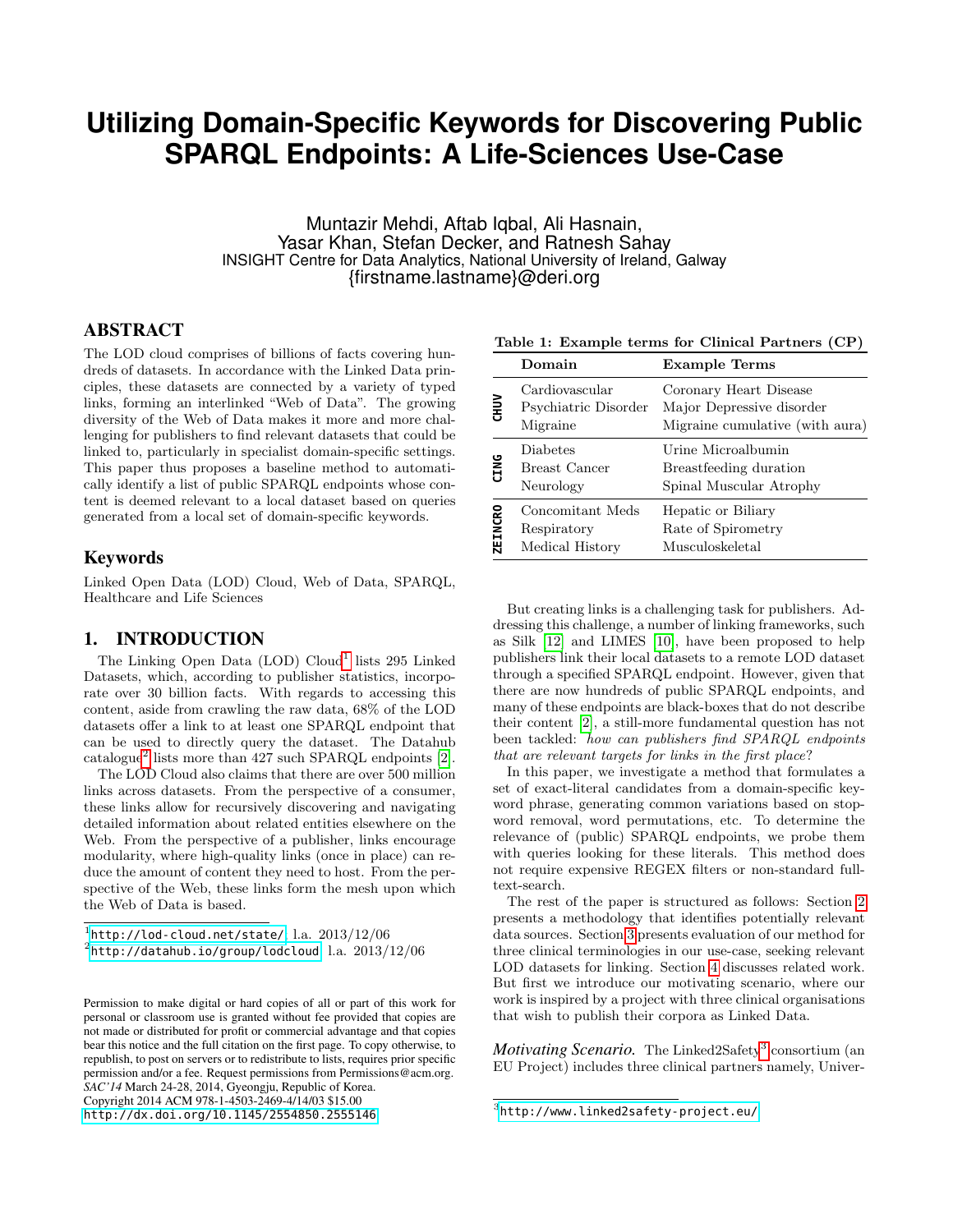<span id="page-1-9"></span>Table 2: Distribution of KwList cardinalities

|                |     | $ KwList =1$ $ KwList =2$ $ KwList =3$ |    |
|----------------|-----|----------------------------------------|----|
| <b>CHUV</b>    | 140 | 70                                     | 5  |
| <b>CING</b>    | 92  | 58                                     | 24 |
| <b>ZEINCRO</b> | 138 |                                        | 5  |

sity Hospital Lausanne (CHUV)<sup>[4](#page-1-2)</sup>, Cyprus Institute of Neurol-ogy and Genetics (CING)<sup>[5](#page-1-3)</sup>, and ZEINCRO<sup>[6](#page-1-4)</sup>. One of the core goals of the project is to publish biomedical datasets provided by the clinical partners as high-quality Linked Data. Each clinical partner has provided clinical terminologies for their specialised domain with 150–215 terms each; Table [1](#page-0-3) provides some examples. After RDF-ising the data, the next step is to identify potential LOD datasets that overlap with these domains of study and that are thus targets for linking.

The life-sciences community has been very active within the Linking Open Data movement: 41 datasets on the LOD cloud are classified as specialising in the "Life Sciences" domain and 70 SPARQL endpoints have been made available by these publishers, most prominently by the  $\text{Bio2RDF}^7$  $\text{Bio2RDF}^7$  and Linked Life Data<sup>[8](#page-1-6)</sup> initiatives. We propose methods that take as input aforementioned clinical terminologies and produce as output a list of potentially relevant SPARQL endpoints for linking. Specifically in this paper, we propose a method as a pre-processing step that generates a set of Query Terms or Keywords based on which a particular SPARQL endpoint is probed for relevance.

#### <span id="page-1-0"></span>2. TERM EXTRACTION

We now present methods for creating exact query literals from domain-specific keyword phrases such as the clinical terms from our motivating scenario. These literals are then searched against public endpoints.

The algorithm, *Query Term Extractor* (QTERMEX, Algorithm [1\)](#page-1-7), takes as input a terminology, in this case a set of Clinical Terms (CTerms), and generates a set of Query Terms (QTerms).

All CTerms in the terminology are iterated over. The input CTerm is first pre-processed by replacing junk characters with spaces (JunkCharSet; e.g., punctuation, parentheses, symbols, etc.), by removing stop words (SWSet, e.g., "the", "and', etc.) and by removing general terms (GT-Set; e.g., "duration", "rate", "family", etc.). Junk characters are pre-defined. Stop words are collected from the ter-minology using the Ranks.nl text-analysis tool<sup>[9](#page-1-8)</sup>. General terms are specific to a given terminology and are defined by domain experts; these general terms are used to reduce the number of QTerms created in the final output. Taking an example CTerm "Migraine cumulative (with aura)", first the parentheses will be removed as junk characters, "with" will be removed as a stop-word and "aura" will be removed as a general term (if defined). A list of unique token words, KwList, is computed as a result. Similarly for URIs, where we take an example CTerm [http://www.chuv.](http://www.chuv.ch/variables/schizophrenia/code:SZAPU2)

Algorithm 1: QTermEx: Extracts Query Terms Input: A finite set of Clinical Terms (CTerms) Output: A finite set of Query Terms (QTerms)  $JunkCharSet := set of Junk Characters;$  $SWSet := set of Stop Words;$  $GTSet := set of General Terms;$  $QTerms := \emptyset;$ for CTerm in CTerms do  $CTerm' := \text{replace each occurrence of}$  $JunkCharSet$  in  $CTerm$  with space;  $TokenList := \text{tokenise } CTerm'$  based on spaces;  $KwList :=$  empty list; for Token in TokenList do if Token not in  $SWSet, GTSet$  or TokenList' then  $\perp$  Add Token to KwList;  $QTerms' := \text{all } n\text{-grams from } KwList \text{ that preserve}$ ordering;  $QTerms := QTerms' \cup QTerms;$ return QTerms;

<span id="page-1-7"></span>[ch/variables/schizophrenia/code:SZAPU2](http://www.chuv.ch/variables/schizophrenia/code:SZAPU2), first characters like  $(\cdot;\cdot,'',\cdot')$  are replaced by spaces and words like ("http", "www", "chuv", "ch", "variables", "code") are eliminated as stop-words or as general terms (if defined).

All combinations of n-grams that preserve the ordering of the original input term (but potentially skip terms) are then computed from the resulting KwList. Thus, the result of our former example consist of three query terms: "Migraine", "cumulative" and "Migraine cumulative". These ngrams are added to the output QTerms. The total number of such n-gram query terms is  $2^k - 1$  for  $k = |KwList|$ . For our use-case, Table [2](#page-1-9) lists the distribution of cardinalities for KwList: the exponential combination of tokens into ngrams does not pose a significant problem since the size of KwList never exceeds 3. Thus our algorithm is best suited to terminologies with concise domain-specific phrases (after the removal of stop words and general terms).

The *QTerms* generated from our algorithm *QTERMEX* can be used to query the SPARQL endpoints. We call this a Direct Matching (DM) approach, where each QTerm is used to generate a single query literal. Each literal is used to generate a simple query as given in Listing [1,](#page-1-10) which can be used to probe for relevant endpoints.

<span id="page-1-10"></span>

| SELECT ?s ?p    |  |
|-----------------|--|
| WHERE {         |  |
| ?s ?p "QTerm" . |  |
|                 |  |

Listing 1: SPARQL Query

# <span id="page-1-1"></span>3. EVALUATION

All experiments were conducted on a computer running 64-bit Windows 7 OS, with 4GB RAM and an Intel Core i3 (2.13 GHz) CPU.

Given three sets of raw clinical terms (CTerms) as input from three clinical partners, we generate three sets of query terms  $(QTerms)$  by applying the QTERMEX algorithm. The number of CTerms with their corresponding

<span id="page-1-2"></span> $^4$ [http://www.chuv.ch/](http://www.chuv.ch/variables/schizophrenia/code:SZAPU2); l.a.  $2013/12/06$ 

<span id="page-1-3"></span> $^5$ [http://www.cing.ac.cy/](http://www.chuv.ch/variables/schizophrenia/code:SZAPU2); $\mathrm{l.a.}$   $2013/12/06$ 

<span id="page-1-4"></span> $^6$ [http:/www.zeincro.com/](http://www.chuv.ch/variables/schizophrenia/code:SZAPU2); l.a.  $2013/12/06$ 

<span id="page-1-5"></span> $^{7}$ [http://bio2rdf.org/](http://www.chuv.ch/variables/schizophrenia/code:SZAPU2); l.a.  $2013/12/06$ 

<span id="page-1-6"></span> $8$ [http://linkedlifedata.com/](http://www.chuv.ch/variables/schizophrenia/code:SZAPU2); l.a.  $2013/12/06$ 

<span id="page-1-8"></span> $^9$ [http://www.ranks.nl/](http://www.chuv.ch/variables/schizophrenia/code:SZAPU2); l.a.  $2013/12/06$